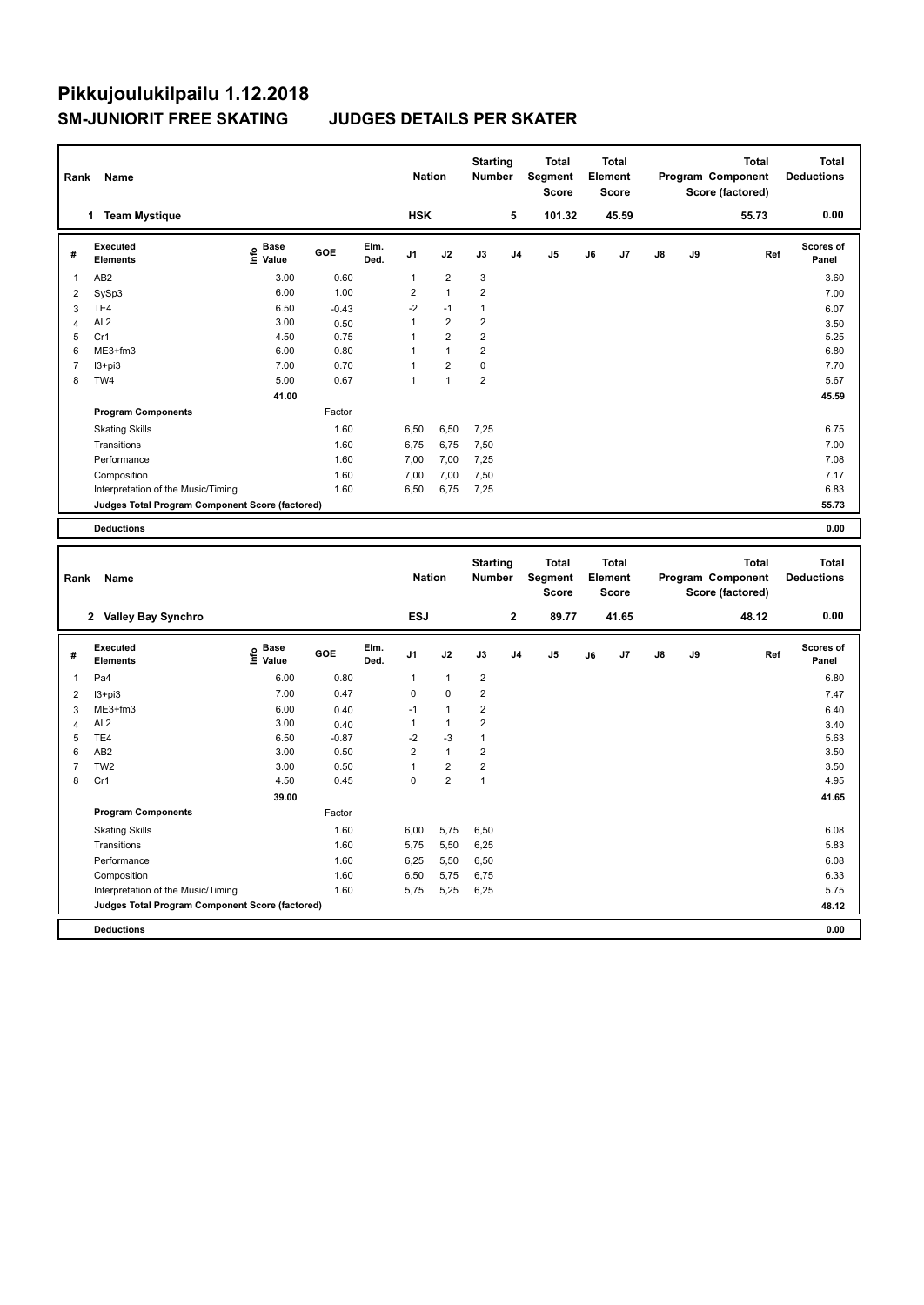# **Pikkujoulukilpailu 1.12.2018 SM-JUNIORIT FREE SKATING JUDGES DETAILS PER SKATER**

| Rank                | Name                                                   |                                           |              |              | <b>Nation</b>               |                  | <b>Starting</b><br><b>Number</b>        |                | <b>Total</b><br>Segment<br><b>Score</b> |    | Total<br>Element<br><b>Score</b>        |    |    | <b>Total</b><br>Program Component<br>Score (factored) | <b>Total</b><br><b>Deductions</b> |
|---------------------|--------------------------------------------------------|-------------------------------------------|--------------|--------------|-----------------------------|------------------|-----------------------------------------|----------------|-----------------------------------------|----|-----------------------------------------|----|----|-------------------------------------------------------|-----------------------------------|
|                     | 3 Reflections                                          |                                           |              |              | <b>ETK</b>                  |                  |                                         | 1              | 79.55                                   |    | 35.16                                   |    |    | 44.39                                                 | 0.00                              |
| #                   | <b>Executed</b><br><b>Elements</b>                     | $\frac{e}{E}$ Base<br>$\frac{e}{E}$ Value | GOE          | Elm.<br>Ded. | J1                          | J2               | $\mathsf{J3}$                           | J4             | J5                                      | J6 | J7                                      | J8 | J9 | Ref                                                   | Scores of<br>Panel                |
| 1                   | Pa3                                                    | 5.00                                      | 0.50         |              | $\mathbf{1}$                | $\mathbf{1}$     | $\mathbf{1}$                            |                |                                         |    |                                         |    |    |                                                       | 5.50                              |
| $\overline{2}$      | $13+pi1$                                               | 5.50                                      | $-0.55$      |              | $-1$                        | $-2$             | 0                                       |                |                                         |    |                                         |    |    |                                                       | 4.95                              |
| 3                   | AB <sub>2</sub>                                        | 3.00                                      | 0.30         |              | $\mathbf 0$                 | $\overline{2}$   | $\mathbf{1}$                            |                |                                         |    |                                         |    |    |                                                       | 3.30                              |
| $\overline{4}$      | ME3+fm2                                                | 5.00                                      | 0.33         |              | $\mathbf{1}$                | $\mathbf{1}$     | 0                                       |                |                                         |    |                                         |    |    |                                                       | 5.33                              |
| 5                   | TW <sub>2</sub>                                        | 3.00                                      | 0.20         |              | $\mathsf 0$                 | $\mathbf{1}$     | $\mathbf{1}$                            |                |                                         |    |                                         |    |    |                                                       | 3.20                              |
| 6                   | AC <sub>2</sub>                                        | 3.00                                      | 0.20         |              | $\mathbf{1}$                | 0                | $\mathbf{1}$                            |                |                                         |    |                                         |    |    |                                                       | 3.20                              |
| $\overline{7}$      | Mi1                                                    | 4.50                                      | 0.60         |              | $\mathbf{1}$                | $\mathbf{1}$     | $\overline{\mathbf{c}}$                 |                |                                         |    |                                         |    |    |                                                       | 5.10                              |
| 8                   | TE <sub>3</sub>                                        | 5.50                                      | $-0.92$      |              | $-2$                        | $-2$             | $-1$                                    |                |                                         |    |                                         |    |    |                                                       | 4.58                              |
|                     |                                                        | 34.50                                     |              |              |                             |                  |                                         |                |                                         |    |                                         |    |    |                                                       | 35.16                             |
|                     | <b>Program Components</b>                              |                                           | Factor       |              |                             |                  |                                         |                |                                         |    |                                         |    |    |                                                       |                                   |
|                     | <b>Skating Skills</b>                                  |                                           | 1.60         |              | 5,50                        | 5,25             | 5,75                                    |                |                                         |    |                                         |    |    |                                                       | 5.50                              |
|                     | Transitions                                            |                                           | 1.60         |              | 5,25                        | 5,00             | 5,50                                    |                |                                         |    |                                         |    |    |                                                       | 5.25                              |
|                     | Performance                                            |                                           | 1.60         |              | 6,00                        | 5,50             | 6,00                                    |                |                                         |    |                                         |    |    |                                                       | 5.83                              |
|                     | Composition                                            |                                           | 1.60         |              | 6,00                        | 5,50             | 6,00                                    |                |                                         |    |                                         |    |    |                                                       | 5.83                              |
|                     | Interpretation of the Music/Timing                     |                                           | 1.60         |              | 5,50                        | 5,00             | 5,50                                    |                |                                         |    |                                         |    |    |                                                       | 5.33                              |
|                     | <b>Judges Total Program Component Score (factored)</b> |                                           |              |              |                             |                  |                                         |                |                                         |    |                                         |    |    |                                                       | 44.39                             |
|                     | <b>Deductions</b>                                      |                                           |              |              |                             |                  |                                         |                |                                         |    |                                         |    |    |                                                       | 0.00                              |
|                     |                                                        |                                           |              |              |                             |                  |                                         |                |                                         |    |                                         |    |    |                                                       |                                   |
|                     |                                                        |                                           |              |              |                             |                  |                                         |                |                                         |    |                                         |    |    |                                                       |                                   |
| Rank                | Name                                                   |                                           |              |              | <b>Nation</b>               |                  | <b>Starting</b><br><b>Number</b>        |                | <b>Total</b><br>Segment<br><b>Score</b> |    | <b>Total</b><br>Element<br><b>Score</b> |    |    | <b>Total</b><br>Program Component<br>Score (factored) | <b>Total</b><br><b>Deductions</b> |
|                     | 4 Ice Steps                                            |                                           |              |              | <b>EVT</b>                  |                  |                                         | 4              | 72.58                                   |    | 33.58                                   |    |    | 40.00                                                 | 1.00                              |
| #                   | <b>Executed</b><br><b>Elements</b>                     | $\epsilon$ Base<br>$\epsilon$ Value       | GOE          | Elm.<br>Ded. | J1                          | J2               | J3                                      | J <sub>4</sub> | J <sub>5</sub>                          | J6 | J7                                      | J8 | J9 | Ref                                                   | <b>Scores of</b><br>Panel         |
|                     |                                                        |                                           |              |              |                             |                  |                                         |                |                                         |    |                                         |    |    |                                                       |                                   |
| $\mathbf{1}$        | Pa <sub>3</sub>                                        | 5.00                                      | 0.33         |              | 0                           | 0                | $\overline{\mathbf{c}}$                 |                |                                         |    |                                         |    |    |                                                       | 5.33                              |
| $\overline{2}$      | TE <sub>1</sub>                                        | 2.50                                      | $-0.33$      |              | $-2$                        | $-1$<br>$\Omega$ | $-1$                                    |                |                                         |    |                                         |    |    |                                                       | 2.17                              |
| 3<br>$\overline{4}$ | $12+pi3$<br>AC <sub>2</sub>                            | 6.00<br>3.00                              | 0.40         |              | $\mathsf 0$<br>$\mathbf{1}$ | $\pmb{0}$        | $\overline{\mathbf{c}}$<br>$\mathbf{1}$ |                |                                         |    |                                         |    |    |                                                       | 6.40                              |
| 5                   | ME3+fm2                                                | 5.00                                      | 0.20<br>0.33 |              | $\mathbf{1}$                | $\mathbf{1}$     | 0                                       |                |                                         |    |                                         |    |    |                                                       | 3.20<br>5.33                      |
| 6                   | Cr1                                                    | 4.50                                      | 0.45         |              | $\mathbf{1}$                | 1                | $\mathbf{1}$                            |                |                                         |    |                                         |    |    |                                                       | 4.95                              |
| $\overline{7}$      | AB <sub>2</sub>                                        | 3.00                                      | $-0.20$      |              | $-1$                        | $-1$             | 0                                       |                |                                         |    |                                         |    |    |                                                       | 2.80                              |
| 8                   | TW <sub>2</sub>                                        | 3.00                                      | 0.40         |              | $\mathbf{1}$                | $\mathbf{1}$     | $\overline{2}$                          |                |                                         |    |                                         |    |    |                                                       | 3.40                              |
|                     |                                                        | 32.00                                     |              |              |                             |                  |                                         |                |                                         |    |                                         |    |    |                                                       | 33.58                             |
|                     | <b>Program Components</b>                              |                                           | Factor       |              |                             |                  |                                         |                |                                         |    |                                         |    |    |                                                       |                                   |
|                     | <b>Skating Skills</b>                                  |                                           | 1.60         |              | 4,75                        | 4,50             | 5,25                                    |                |                                         |    |                                         |    |    |                                                       | 4.83                              |
|                     | Transitions                                            |                                           | 1.60         |              | 4,75                        | 4,25             | 5,00                                    |                |                                         |    |                                         |    |    |                                                       | 4.67                              |
|                     | Performance                                            |                                           | 1.60         |              | 5,00                        | 4,75             | 5,50                                    |                |                                         |    |                                         |    |    |                                                       | 5.08                              |
|                     | Composition                                            |                                           | 1.60         |              | 5,50                        | 4,75             | 6,00                                    |                |                                         |    |                                         |    |    |                                                       | 5.42                              |
|                     | Interpretation of the Music/Timing                     |                                           | 1.60         |              | 5,00                        | 4,75             | 5,25                                    |                |                                         |    |                                         |    |    |                                                       | 5.00                              |
|                     | Judges Total Program Component Score (factored)        |                                           |              |              |                             |                  |                                         |                |                                         |    |                                         |    |    |                                                       | 40.00                             |
|                     | <b>Deductions</b>                                      | Falls:                                    | $-1.00$      |              |                             |                  |                                         |                |                                         |    |                                         |    |    |                                                       | $-1.00$                           |